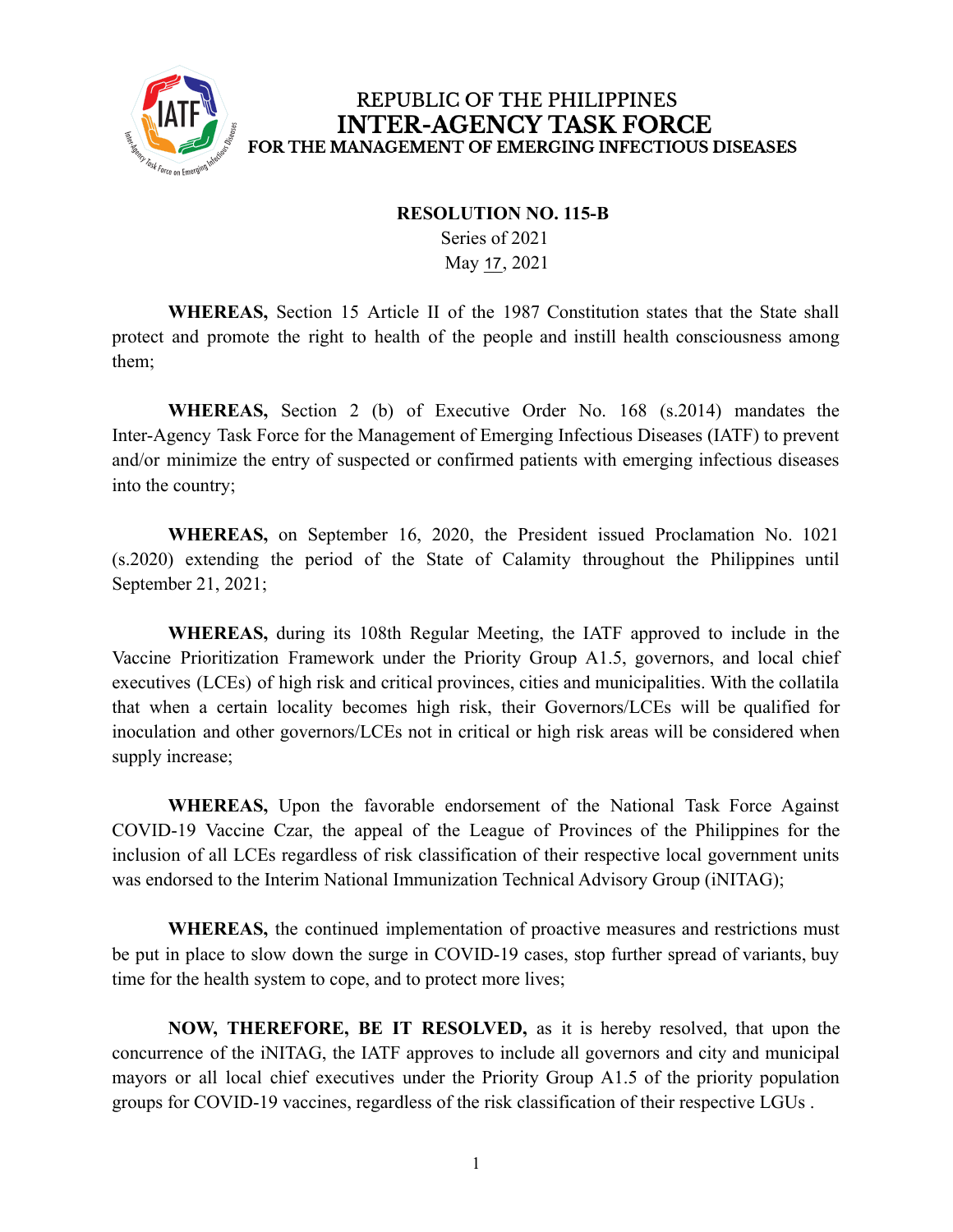

## REPUBLIC OF THE PHILIPPINES **INTER-AGENCY TASK FORCE** FOR THE MANAGEMENT OF EMERGING INFECTIOUS DISEASES

**RESOLVED FURTHER,** that the Chairperson and the Co-Chairperson shall be duly authorized to sign this Resolution for and on behalf of the Inter-Agency Task Force.

APPROVED this 17 th day of May, 2021, via *ad referendum*.

**FRANCISCO T. DUQUE III** Secretary, Department of Health IATF Chairperson

**KARLO ALEXEI B. NOGRALES** Secretary, Office of the Cabinet Secretariat IATF Co-Chairperson